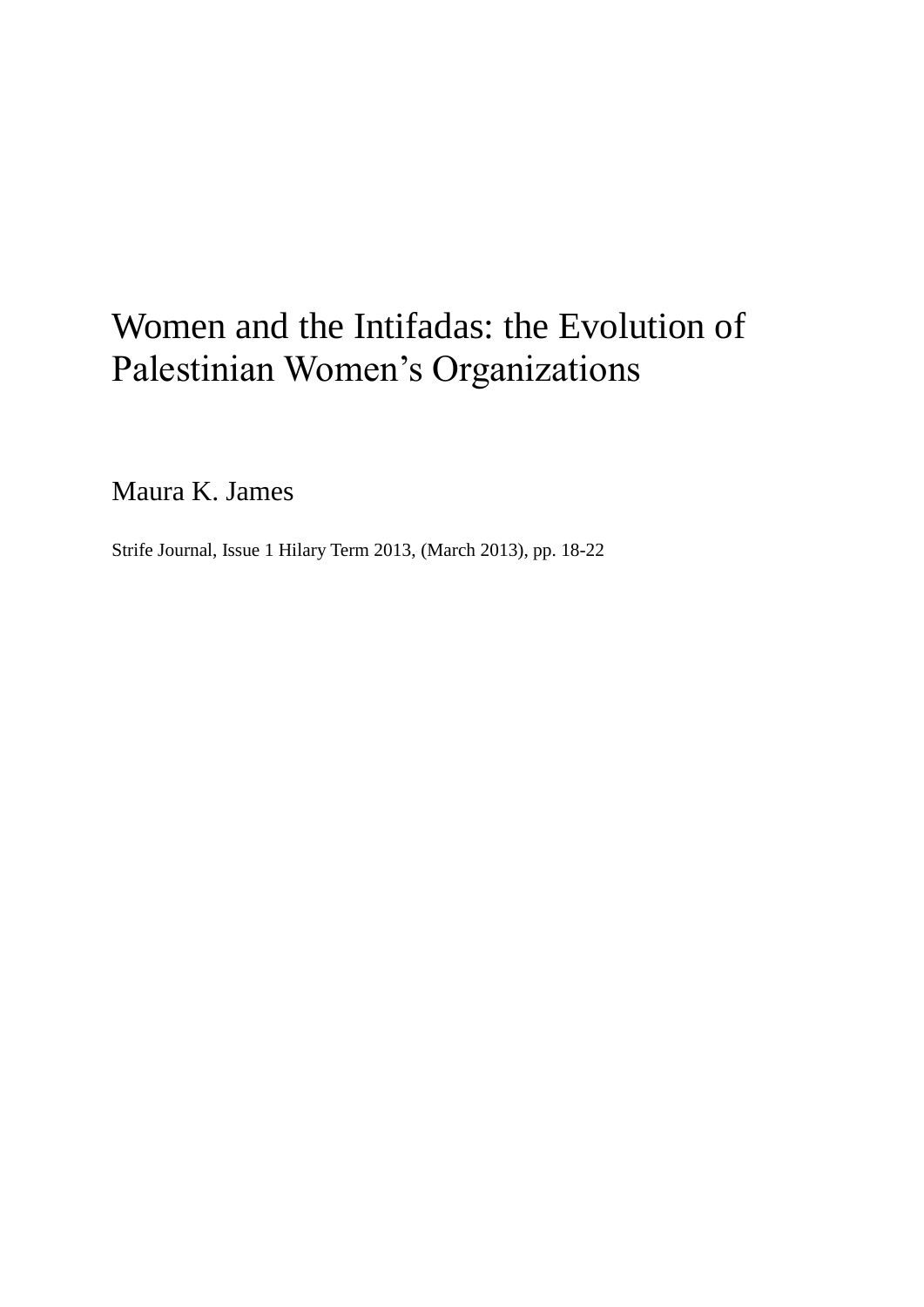## **Women and the Intifadas: the Evolution of Palestinian Women's Organizations** Maura K. James

This contribution seeks to explore the role of Palestinian women during the first and second intifadas from a gender perspective by tracing the changing role of women's organisations in Palestine. Since the end of World War I and the fall of the Ottoman Empire, Palestinian women's organisations have been active and productive components of a vibrant civil society. In the early and mid-twentieth century, the organisations provided charitable and institutional support to local communities in the form of orphanages and schools. After the Naqba in 1948 these organisations became more formal and extended beyond individual villages. From 1948 until the Six Day War in 1967 women's organisations served the Palestinian community in mainly charitable ways. Their work focused on education and refugee support.<sup>1</sup>

Amal Kawar's book, *Daughters of Palestine: Leading Women of the Palestinian National Movement*, outlines three generations of Palestinian women leaders who shaped the national struggle and added to the vibrant civil society that ultimately initiated the first intifada. Most of the first generation leaders were born and came of age in, what is today, Israel. In 1948, during the Naqba, many of them became refugees who fled or refugees who remained in Israel. The first generation's political consciousness was formed by the Naqba, and this generation articulated a female political voice and allowed for greater participation by the second and third generations. Some in the second generation, born between 1935 and 1948.<sup>2</sup> remember the Naqba. Their political consciousness was formed by Nasser through the 1950s and 1960s and they

'were full of hope and dreams of change.'<sup>3</sup> These women craved political independence and a state for Palestine. They dreamed of returning to their homeland and were bolder than the first generation in asserting women in the political struggle. The third generation came into political consciousness during the 1967 war. The Six Day War had a galvanising effect on all three generations. 'If the Israeli occupation of the West Bank and Gaza Strip was *déjà vu* for the first generation, reviving dormant pain from the 1948 catastrophe, for the second and third generations, it was a confirmation of longheld fears – that Israel could reach them even in the mighty Arab capitals.<sup>4</sup> The majority of the third generation was born as refugees in diaspora outside of Israel and of what became the Occupied Territories after 1967. The '67 war was a message to all Palestinians that they could not rely on Arab leadership or armies to take back their homeland. It was an awakening of the Palestinian political consciousness. From '67 onward, these three generations of women leaders focused on the national struggle and became a strong network of women that provided politically and socially for their communities in diaspora.

A fourth generation of Palestinian women leaders, composed of academics, is critical of the older generations' commitment to the national cause at the expense of women's rights. 'The academics were a new element in the coalition of women's nationalist groups… and were previously unorganised but had gained visibility during the Intifada.<sup>5</sup> In the 1990s, as women lost gains made by the three early generations in the political area, the fourth generation offered a new agenda focusing solely on gender issues. 'Their contribution to the Palestinian cause centered on speaking and writing about the social, health, and economic situations of Palestinian women under occupation.<sup>'6</sup>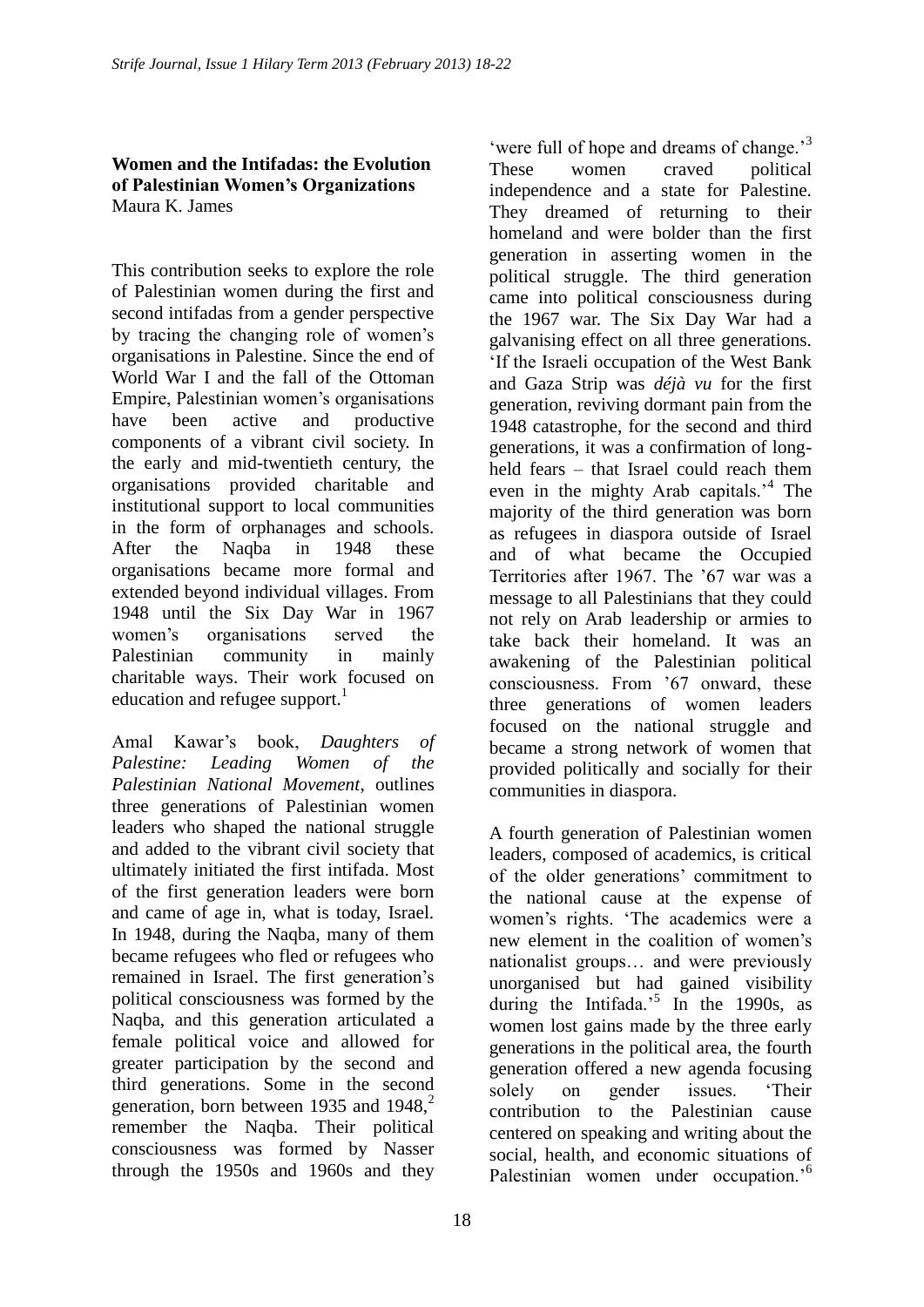This kind of rhetoric was instrumental in securing international funding, which was needed as the women's organisations depoliticised after the first intifada. As women were marginalised from the political arena following the first intifada, they found new niches in communities offering trainings on women's legal and social rights. Though the fourth generation gained international support, women's exclusion from the political dialogue and the stifling of civil society during the Oslo period ultimately led to an unsustainable peace.

Before the first intifada in the period after 1967 women's organisations became very active. The Palestinian Women's Union was an organisation created by many of the first generation leaders in 1965. Though it was banned for 1966 to the mid-1990s, women's federations and charities created a network across the diaspora 'to participate in the Palestinian liberation effort and to represent women's interests in national and international forums.'<sup>7</sup> By the early 1980s this network had four main unions sponsored by the four major political factions in Palestine.<sup>8</sup> Their membership numbers and participation as of 1990 'symbolise the ability of women from the main PLO factions to navigate past Israeli suppression of political activity in the Occupied Territories.'<sup>9</sup> One of the unions, the Women's Action Committee, was more decentralised than the other unions and encouraged local leadership and initiative. The style of the Women's Action Committee was useful because, even before the 1987 intifada, it was difficult for women in remote villages and members in Gaza to participate in operations centralised in Ramallah, Nablus, and Jerusalem. The Women's Action Committees across Palestine were active throughout the first intifada and integral in the uprising. Even after Israelis banned civil society activities in 1988, many of the informal Women's Action Committees were able to continue

operations. Unfortunately, 'That movement [local women's committees] came to an end in the early 1990s, reduced to a few local committees....<sup>10</sup> With the disbanding of the Women's Action Committees came the silencing of female voices in Palestinian political parties.

Women's participation in the first intifada 'brought a greater visibility to the women's committees.<sup>11</sup> In 1987 the occupation was everywhere and the intifada was in every community. Women participated in civil disobedience alongside their male counterparts. Not all women's participation came in the form of formalised committees 'Enthusiastic support for the uprising came from organised and unorganised women alike, but was ultimately sustained by widespread networks of Palestinian institutions – including women's committees and charitable societies...<sup>12</sup> While women all over Palestine participated in what Penny Johnson and Eileen Kuttab call '"mother activism"… when older women sheltered youth and defied soldiers<sup>13</sup> the formal societies kept the intifada in motion from the top. The women's unions 'participated in distributing the secret communiqués of the Unified Leadership, delivered PLO funds for social relief, visited prisoners and their families, and performed other activities….'<sup>14</sup> This involvement resulted in higher visibility of women's programs. After the 1988 ban of committees by Israel, women's groups were marginalised. The ban coupled with a shift from grassroots Palestinian leadership to outside, more formal leadership by the PLO led to the steady decline of women's political participation in the 1990s.

At the same time women's organisations were becoming more visible and vocalised opposition to the occupation politics within the Occupied Territories was evolving. The shift from internal territorial leadership to external leadership by those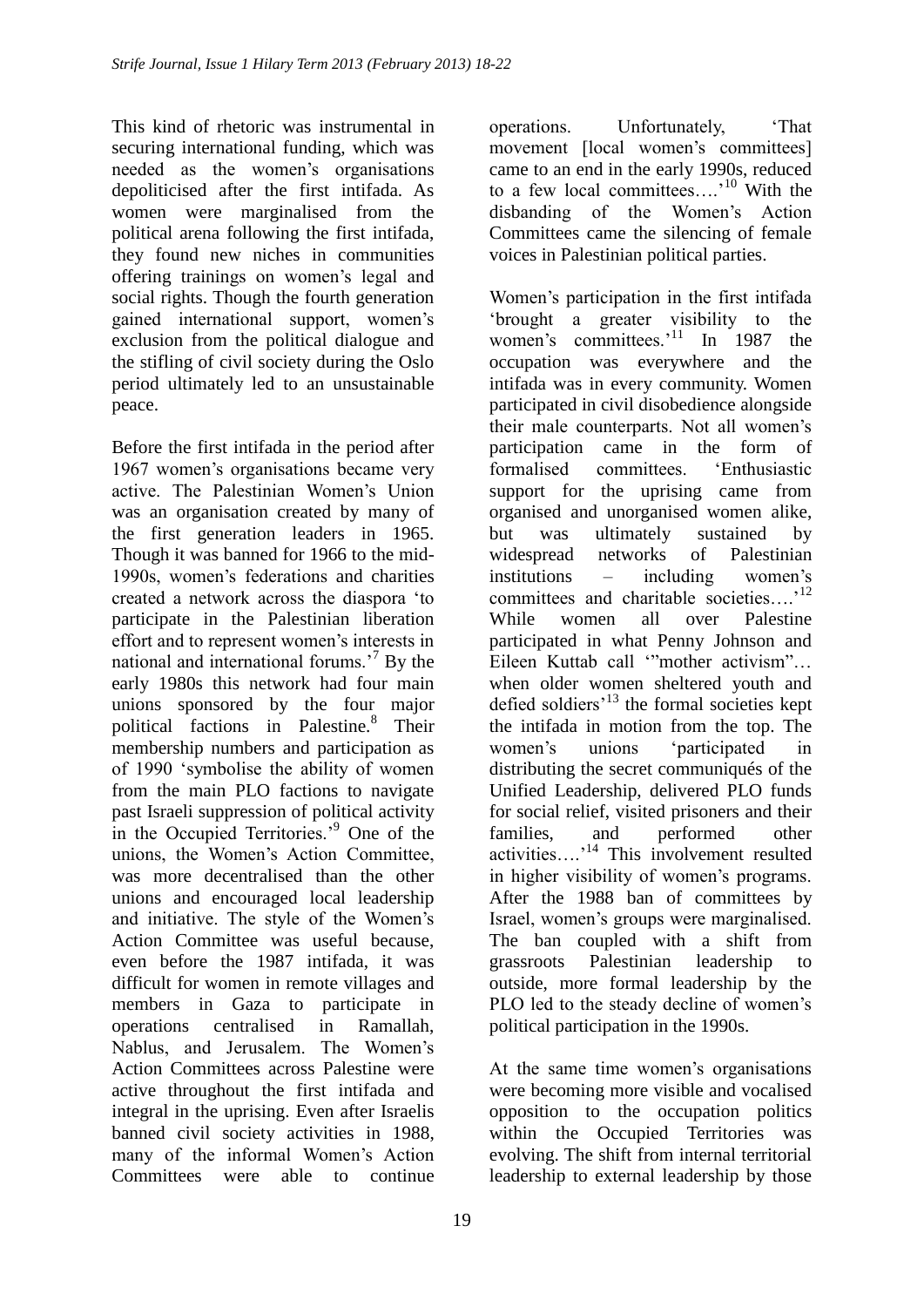in exile was exacerbated by the intifada. The pivot towards Yasser Arafat and the PLO within Israel and Palestine followed by the endorsement of the PLO by the international community proved fatal to the once vibrant women's unions and committees. The effect of the first intifada on women's movements was 'paradoxical'. 'Women were politically visible in clashes with Israeli soldiers and in leadership podiums… At the same time, the Intifada brought about a new political reality in the Occupied Territories that caused the Women's Committees' Movement to unravel.<sup>15</sup>

As the peace process lurched forward after the first intifada, the women's leadership realised that 'Women had lost out and become politically marginalised after the first few months of the Intifada… there was an underlying realisation that grassroots mobilisation of women had slowed tremendously.<sup>16</sup> As evidenced by the second intifada, during the Oslo years women's grassroots civil participation came to a screeching halt. Even the charitable works provided and established by the women of the first generation were suspended. The PLO became responsible for the welfare of the Palestinian people and took over roles such as education and health care that used to be administered by women's organisations.

Towards the end of the first Intifada, as Hamas and the Islamic Jihad expanded, an event shocked the leadership of women's organisations and caused the eventual shift from political activism to social welfare. Palestine observes a conservative culture, but it was the seat of secular liberalisation in the Arab world in the period prior to the first intifada. The nationalist movement grew out of upper-middle class liberals. In fact, many of the women leaders Kawar studied espoused the importance of a secular nationalist movement. Between 1988 and 1989, however, the women's groups were met with conservative

backlash. What Kawar calls 'the veil affair $17$ , was a period when women, mostly in Gaza where Hamas had taken root, were forced to veil. This coercion was not written into law nor was it endorsed by the PLO. Initially, though, it was not opposed by the PLO nor did the women's organisations, based in the West Bank and Jerusalem, present a unified voice against the oppression of women. Women's activists in Gaza rejected the unofficial veiling, since they '.…understood that the campaign was about the type of political and social future the intifada would lead to.'<sup>18</sup> In 1989, after months of rampant discrimination and scare tactics, the PLO finally ended the campaign even if it was to be renewed with minimal success in 1990. This incident weakened the women's organisations and illustrated that nationalism could not be won at the expense of gender issues nor would gender issues ever follow the creation of a state. The two, political activation and gender equality, had to be realised simultaneously.

After the first intifada it was apparent that the national movement would not safeguard women's liberties and many in the women's organisations realised they could no longer ignore the gender inequalities within their society. Once Arafat returned to the Occupied Territories in 1994 and began appointing other exiled men and outsiders to government offices the gender imbalance was highlighted. 'The early stages of setting up self-rule confirmed that undoubtedly a deep tradition of sexism still prevails among the comrades in the national struggle, as evidenced by their initial appointments.<sup>'19</sup> Aside from the appointment of Hanan Ashrawi as spokeswoman for Arafat during the peace process, which checked the gender box for the international community, few women were to be found in the PLO.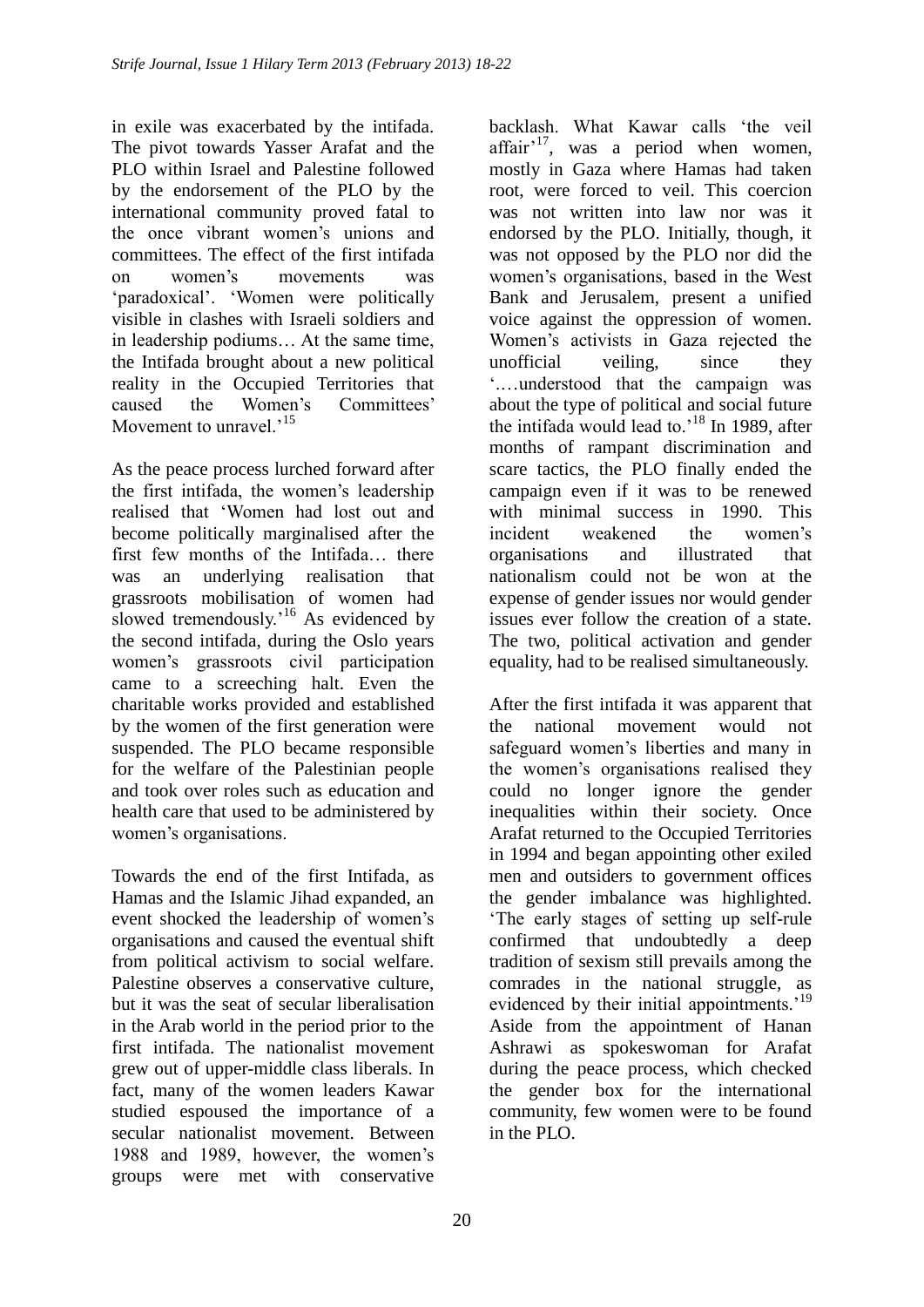As the women's committees' movement died in the early 1990s, the fourth generation of academics started the women's centers movement. 'The central strategic goal of the women's centers movement is women's empowerment, and the agenda focuses on women's political education and women's rights. $520$  The fourth generation understood the failure of the earlier generations to further a rights agenda. Instead of working toward a rights agenda combined with the nationalist banner, the fourth generation has focused on women's issues and legal rights. Since women are still marginalised in the PLO and the Palestinian nationalist movement has yet to result in statehood, this approach has seen a decline in women's political and economic grassroots organisations. 'The mass activism that marked the women's movements' experience in the [first] intifada has largely been replaced by an NGO model of lobbying, advocacy and workshop-style educational and developmental activities....<sup>21</sup> The academic secular approach of the fourth generation is appealing to international organisations. Alienation from the PLO led many in the fourth generation to turn to NGOs for funding. The groups, already politically marginalised by the PLO, distanced themselves even more from the politics of the uncertain peace agreements in order to secure support and funding from the international community. 'This transformation has had contradictory effects on potentials for advancing gender equality in the transitional context.<sup>22</sup> Although the women's centers movement is led by feminists and is effective in reaching out to marginalised women in rural villages, the movement did not retain the grassroots mobilisation of the women's committees' movement that resulted in political and economic returns for the nationalist cause. Instead of giving women tools to fight the occupation, the women's center movement has prepared women for a democratic state that has not yet come to fruition. Although nationalism and rights

education are equally important, the women's movements in Palestine have been unable to supply both tools simultaneously.

The second intifada was a completely different experience than the first intifada. The hope of the first intifada culminated in 1993 on the White House lawn when Arafat and Rabin signed the Oslo accords. By late 2000, when the second intifada erupted, the hope of 1993 had diminished and was replaced by militarised fear. Not only did women's roles decrease in the second intifada, there were conditions present to heighten gender role stress.

Johnson and Kuttab draw contrast between the 'site of the struggle' in the first and second intifadas. 'The community, its street, neighborhoods and homes...<sup>23</sup> was the site of the struggle. During the first intifada women, along with the rest of the community, were surrounded by the resistance. One could not avoid the first intifada. In contrast, due to the PLO's piecemeal control of the Occupied Territories, in the second intifada:

.…the confrontations take place at border and crossing points between areas in the Oslo checkerboard… In this context, women's roles in direct resistance are minimal, given the absence of community context, the militarised environment and the differential impact of restrictions on mobility on women. $24$ 

The militarisation of the second intifada versus the first intifada made the conflict more like a war than a struggle of resistance. 'The second intifada… is… closer to war, albeit an uneven one in condition of belligerent occupation, than it is to the 'low-intensity conflict' of the first intifada.'<sup>25</sup> The escalation of militarisation on both sides led to the decline of civil society in general. 'The greater level of militarisation and militarised violence, the less participation from women and the wider community.<sup>26</sup> Whereas the first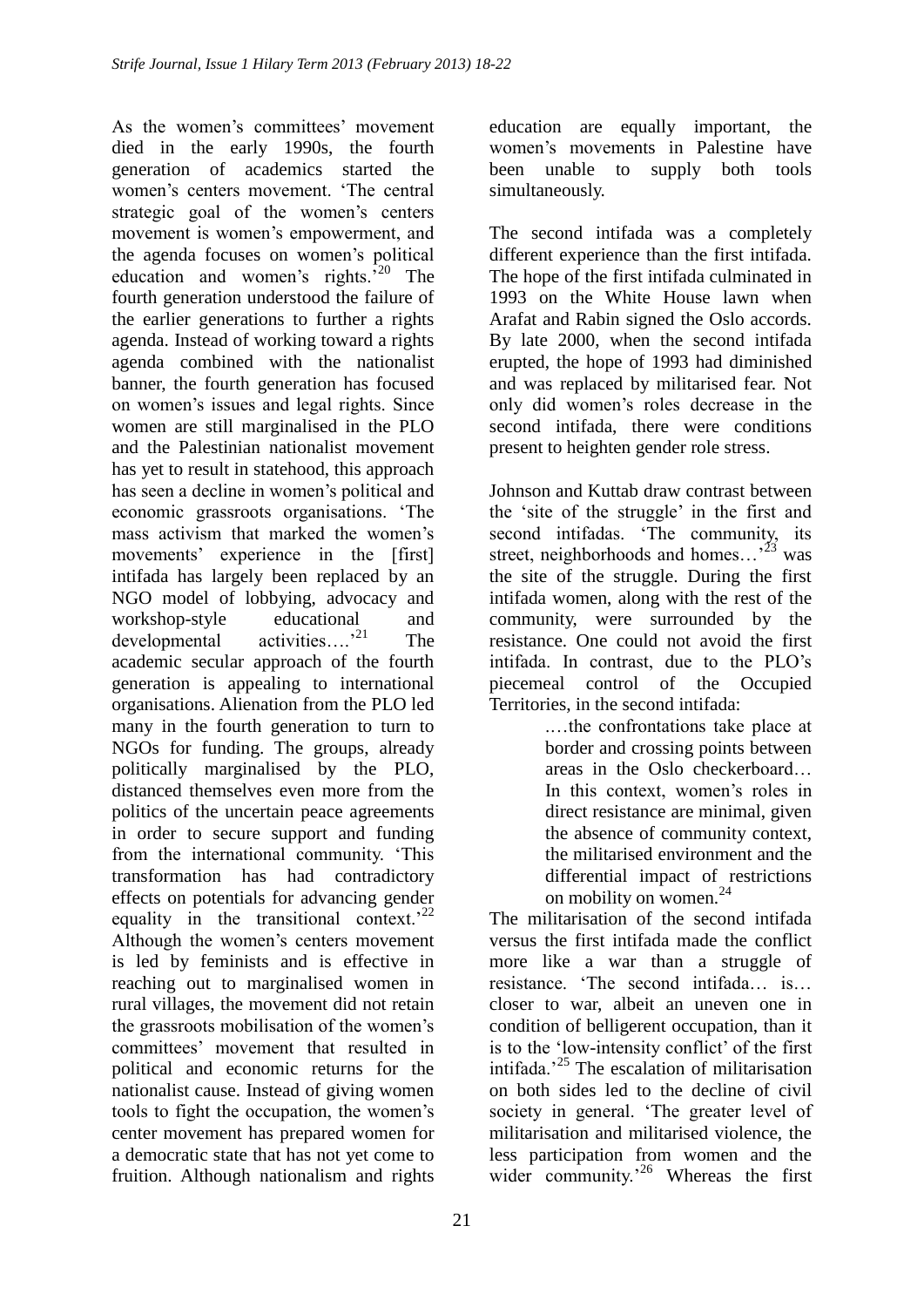intifada was the result of civil society growth and hope for state realisation of nationalist aspirations, the second intifada illuminated the broken dreams and repression of Palestinians during the Oslo period.

Just as the first intifada offered lessons to the early generations of women's leaders, the second intifada provided the women's centers movement with feedback. Their feminist agenda, sans national rhetoric and political involvement, was failing. By rejecting the previous generations' nationalistic discourse they had failed the essence of the women's struggle since 1948. The roles of women in the two intifadas mirrors the two approaches to feminist discourse in Palestine: the nationalist agenda and the gendered agenda. 'Many activists in the women's movement are deeply aware of the contrasts in women's roles in the two Palestinian intifadas – and clearly articulate the urgent need to develop new strategies that link their gender agendas to national goals and struggle. $^{27}$ 

Beyond the need for a more unified agenda lies a deeper female struggle. When women are marginalised and banned from civil society, government, and, in the Palestinian case, from the peace process society as a whole suffers. With the steady decline of women's political networks, civil society in Palestine decreased. The instability and frustration of the Oslo period resulted in the second intifada. The lack of representation led to a decrease in grassroots political participation while political activism and representation relies on vibrant local civil society. This resulted in a weaker second intifada that did not force negotiations, as the first intifada had. 'Women's representation in the political arena is weakened by the absence of women's political or economic grassroots organisations….'<sup>28</sup> When women are weak, local and national communities are also weak.

A Palestinian activist of the fourth generation during the first intifada said, 'After all, if women on both sides of this conflict held real political power, we probably would have had peace a long time ago.<sup>29</sup> How do women's organisations on both sides of the green line reclaim both the nationalist and feminist agenda? It is a daunting task but one that must be undertaken. There is no better time to usurp the dialogue. Mahmoud Abbas' PLO is slowly dying and Hamas is coming to a standstill with both the Israeli government and the PLO. This may be the beginning of the third intifada. $30$  If that is the case, women must not let this intifada sink into despair. It is time to revive the grassroots women's committees' movements so those in the women's centers can put their rights training to use. Until the international community intervened during the Oslo period, the women of Palestine always found ways to organise around the obstacles of occupation. They can again harness their power to throw off the yoke of Israeli and international colonialism and insert themselves again as the leaders of their communities.